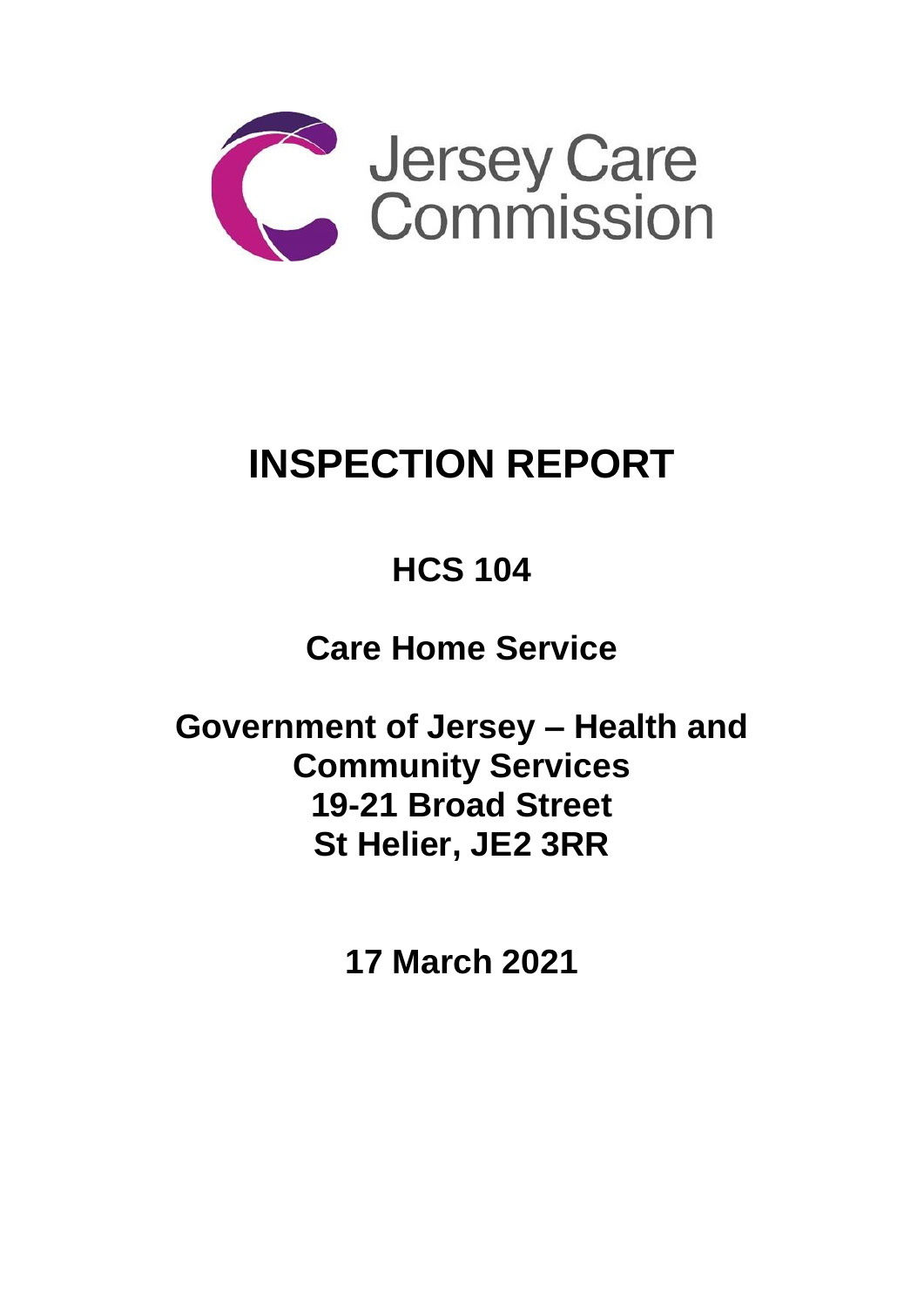## **THE JERSEY CARE COMMISSION**

Under the Regulation of Care (Jersey) Law 2014, all providers of care homes, home care and adult day care services must be registered with the Jersey Care Commission ('the Commission').

This inspection was carried out in accordance with Regulation 32 of the Regulation of Care (Standards and Requirements) (Jersey) Regulations 2018 to monitor compliance with the Law and Regulations, to review and evaluate the effectiveness of the regulated activity and to encourage improvement.

## **ABOUT THE SERVICE**

This is a report of the inspection of HCS 104. At the request of the registered provider, the name and address of the care home has not been identified in this report in order to preserve the confidentiality of the care receiver who lives in the care home. The service is a large property situated on the outskirts of St Helier, with easy access to shops, restaurants and the beach. The service has the benefit of a vehicle for the use of the care receiver. This is one of seven registered adult care home services operated by Government of Jersey. The service became registered with the Commission on 18 December 2020.

| <b>Regulated Activity</b>         | <b>Adult Care Home</b>                                                                                        |
|-----------------------------------|---------------------------------------------------------------------------------------------------------------|
| <b>Conditions of Registration</b> | Mandatory                                                                                                     |
|                                   | Type of care: Personal care                                                                                   |
|                                   | Category of care: Learning disability                                                                         |
|                                   | Maximum number of care receivers: One                                                                         |
|                                   | Maximum number in receipt of personal care:<br>One                                                            |
|                                   | Age range of care receivers: 18 and over                                                                      |
|                                   | Maximum number of care receivers that can be<br>accommodated in the following rooms:<br>Bedroom 1: One person |
|                                   |                                                                                                               |
| Dates of Inspection               | 17 March 2021                                                                                                 |
| Times of Inspection               | 12 $noon - 3.30pm$                                                                                            |
| Type of Inspection                | Announced                                                                                                     |
| Number of areas for               | Seven                                                                                                         |
| improvement                       |                                                                                                               |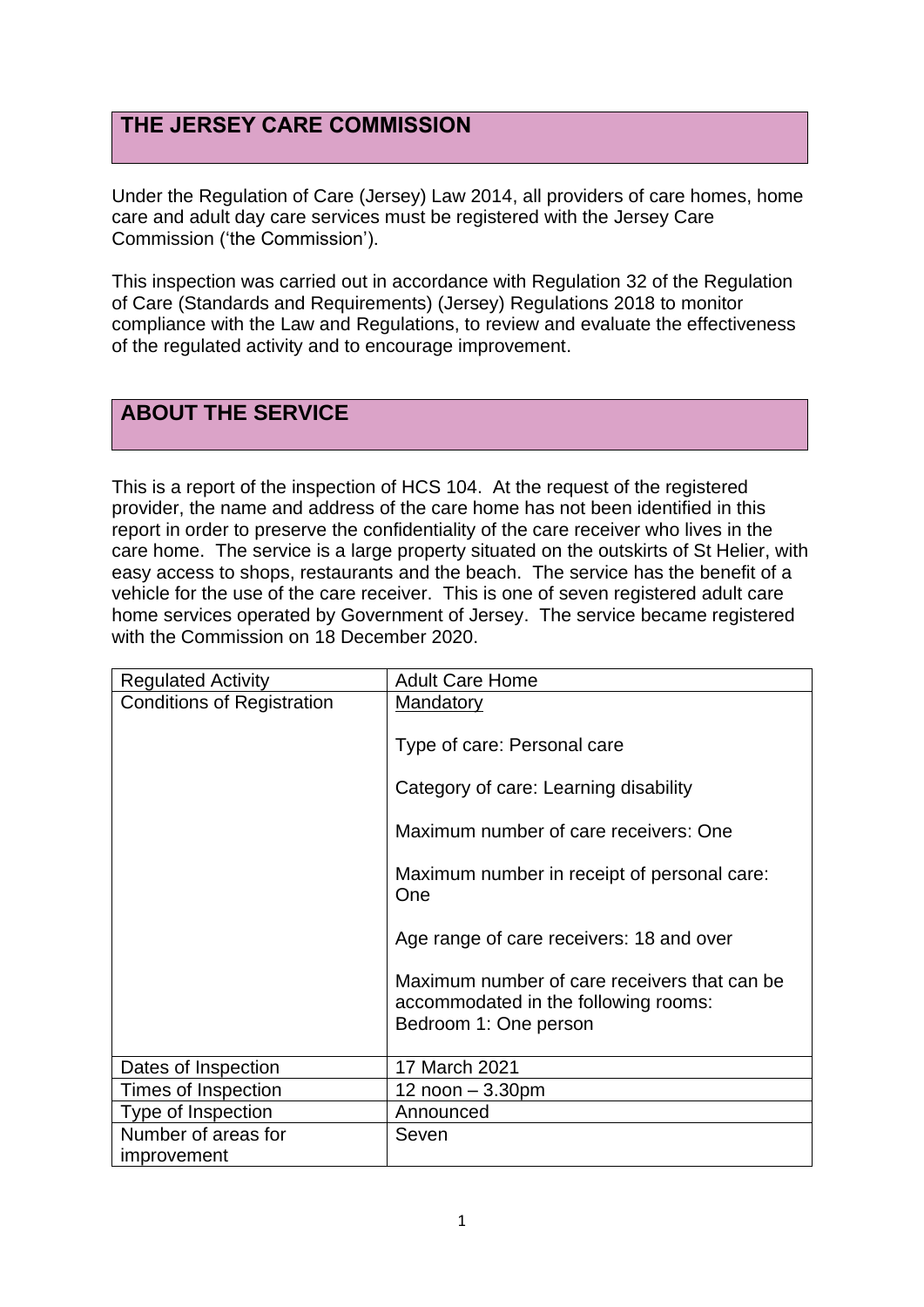| Number of care receivers   | One |
|----------------------------|-----|
| accommodated on the day of |     |
| the inspection             |     |

HCS 104 is operated by Government of Jersey – Health and Community Services and the registered manager is Fiona Gildea.

This is the first inspection since the care home was registered on 18 December 2020.

## **SUMMARY OF INSPECTION FINDINGS**

The following is a summary of what we found during this inspection. Further information about our findings is contained in the main body of this report.

The staff team is consistent and have a good understanding of the needs of the care receiver. It was not possible to fully review recruitment records and procedures during this inspection and this is an area for improvement that will be followed up after the inspection.

It was noted that most of the support workers have worked with this team for over two years. Staff members who were consulted felt well supported and a plan of training was in place. Supervision takes place on a regular basis. This was an area of good practice.

A finding of this inspection is that care planning is disjointed and not easy to access. Although the registered provider has informed the Commission that a holistic assessment was completed, this does not appear to have translated into outcomefocussed care plans. While there was evidence of proactive multi-disciplinary support being sought, actions from meetings had not been put in place and there was evidence of drift and delay. Care plans did not include person-centred risk assessments regarding visits for a relative. There was no policy in place for transportation and therefore a decision had not been made in respect of whether the relative could join activities. This is an area for improvement.

A finding of this inspection was that the registered manager was not clear about their roles and responsibilities. This has the potential to reduce the effectiveness of the home's management arrangements. The registered provider must ensure that suitable arrangements are in place to support the manager in this position. There is no clear line of responsibility between the case co-ordinator and the registered manager. The relative reported that they had raised issues with the case coordinator but there was no evidence that these had been acted upon. The registered manager agreed to ensure that the relative was aware of the complaints policy and was advised to maintain a complaint log even for informal issues.

The home is light, airy and well-maintained. The care receiver had been involved in the redecoration of their bedroom and there was evidence of staff supporting the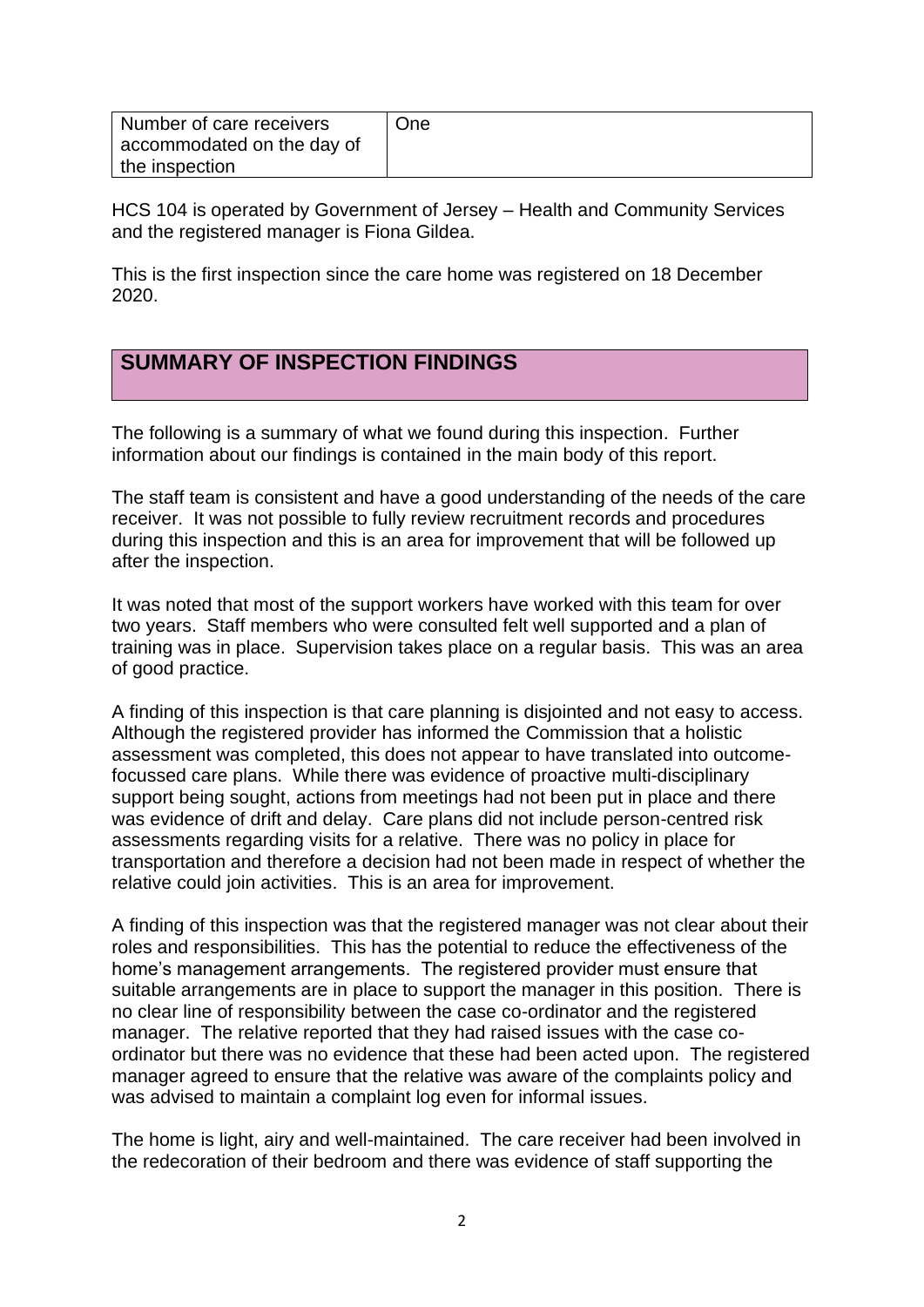care receiver to personalise areas of the home. There was however an unpleasant odour on entering the home, which needs to be addressed.

The current monthly quality reviewing system has not highlighted the concerns identified during this inspection and the provider is not able to demonstrate that it is providing positive outcomes or driving improvements. This is an area for improvement.

The period of the pandemic and the various restrictions associated with it have had an impact on the activities which the care receiver enjoys. In particular, the provider was unable to demonstrate how activities with both the care receiver's friend and their relative were being facilitated. Additionally, the provider was unable to demonstrate how the care receiver's religious beliefs and spiritual needs were being addressed. This is an area for improvement.

## **INSPECTION PROCESS**

This inspection was announced and notice of the inspection visit was given to the registered manager four days in advance. This was to ensure that the registered manager would be available during the visit, to confirm the home's infection prevention and control arrangements and to ensure that the needs of the care receiver were considered.

The Care Home Standards were referenced throughout the inspection.<sup>1</sup>

This inspection focussed on the following lines of enquiry:

- Staff recruitment, training and development
- Approaches to care and welfare of care receivers
- Staff competence relating to categories of care provided
- Care home environment
- Management of services
- Choice, preferences and lifestyle

Prior to our inspection visit, all the information held by the Commission about this service was reviewed.

The Regulation Officer sought the views of the person who uses the service and spoke with the manager and two members of staff. The Regulation Officer observed the care provided to the care receiver during the inspection, spoke with a member of staff on duty and, following the visit, contacted a relative and an additional member of staff by email.

 $1$  The Care Home and all other Care Standards can be accessed on the Commission's website at [https://carecommission.je/Standards/](https://carecommission.je/standards/)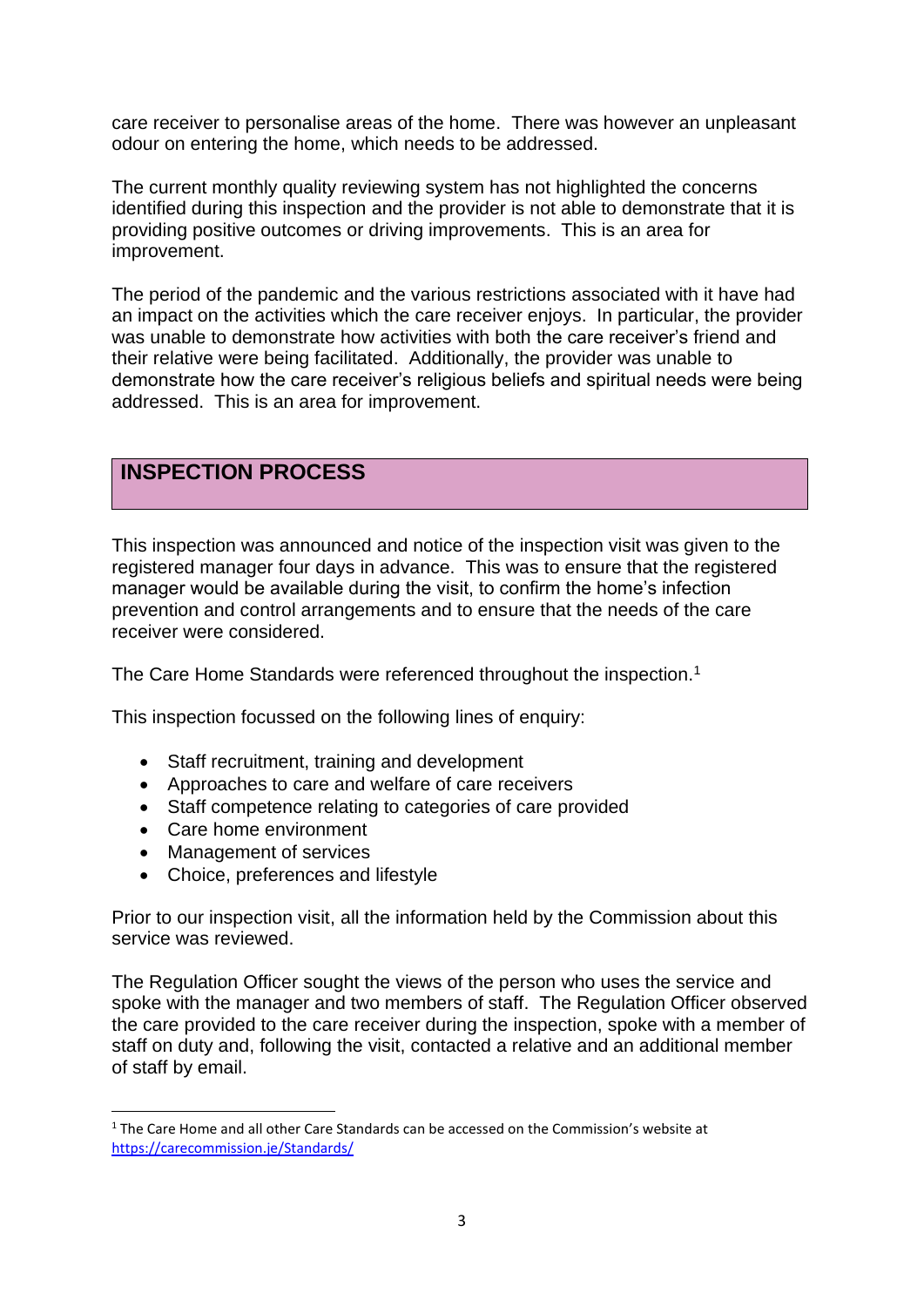The views of one professional (the care receiver's case co-ordinator) were also obtained as part of the inspection process.

During the inspection, records including policies, care records, incidents and complaints were examined. This inspection included a tour of the premises.

At the conclusion of the inspection, the Regulation Officer provided feedback to the registered manager. In accordance with the Commission's Escalation, Enforcement, and Review Policy, some of the concerning findings of this inspection were escalated to the registered provider on 26 March 2021. Subsequent to this, a prompt response was received on 31 March 2021 setting out the actions taken and plans in place to address these areas of concern.

This report sets out our findings and includes areas of good practice identified during the inspection. Where areas for improvement have been identified, these are described in the report and an action plan attached at the end of the report.

### **INSPECTION FINDINGS**

#### **Staff recruitment, training and development**

Reference was made to Standard 3 of the Care Home Standards which states: "You will be cared for and helped by the right people with the right values, attitudes, understanding and training."

Staff are recruited in accordance with the Government of Jersey's policy and this is managed centrally by a Human Resources team. The Regulation Officer requested access to centrally held recruitment files, however, at the time of the inspection, access had not been possible. This will be followed up when a point of contact has been nominated. The registered manager had worked in a different service area prior to taking on this role and was therefore not involved in the recruitment of the home's staff. However, they reported that it is practice for them to see the applicant's information and references prior to start date. The registered manager could not provide evidence or confirmation that all staff had an updated criminal records check. This is an area for improvement.

All staff have attended Safeguarding Level 1 training and updates for Levels 2 and 3 are booked in advance. The member of staff on duty was able to identify the procedure for raising a safeguarding alert. Four members of staff are qualified to Level 2 Health and Social Care. The most recent employee stated that they would like to study the Level 2 qualification and would feel supported to do so.

A member of staff who provided email feedback, reported that they had shadowed other members of staff for one month prior to working as part of the team for the care receiver. They had then completed a six-month probation period during which they completed the Care Certificate which included mandatory training. The registered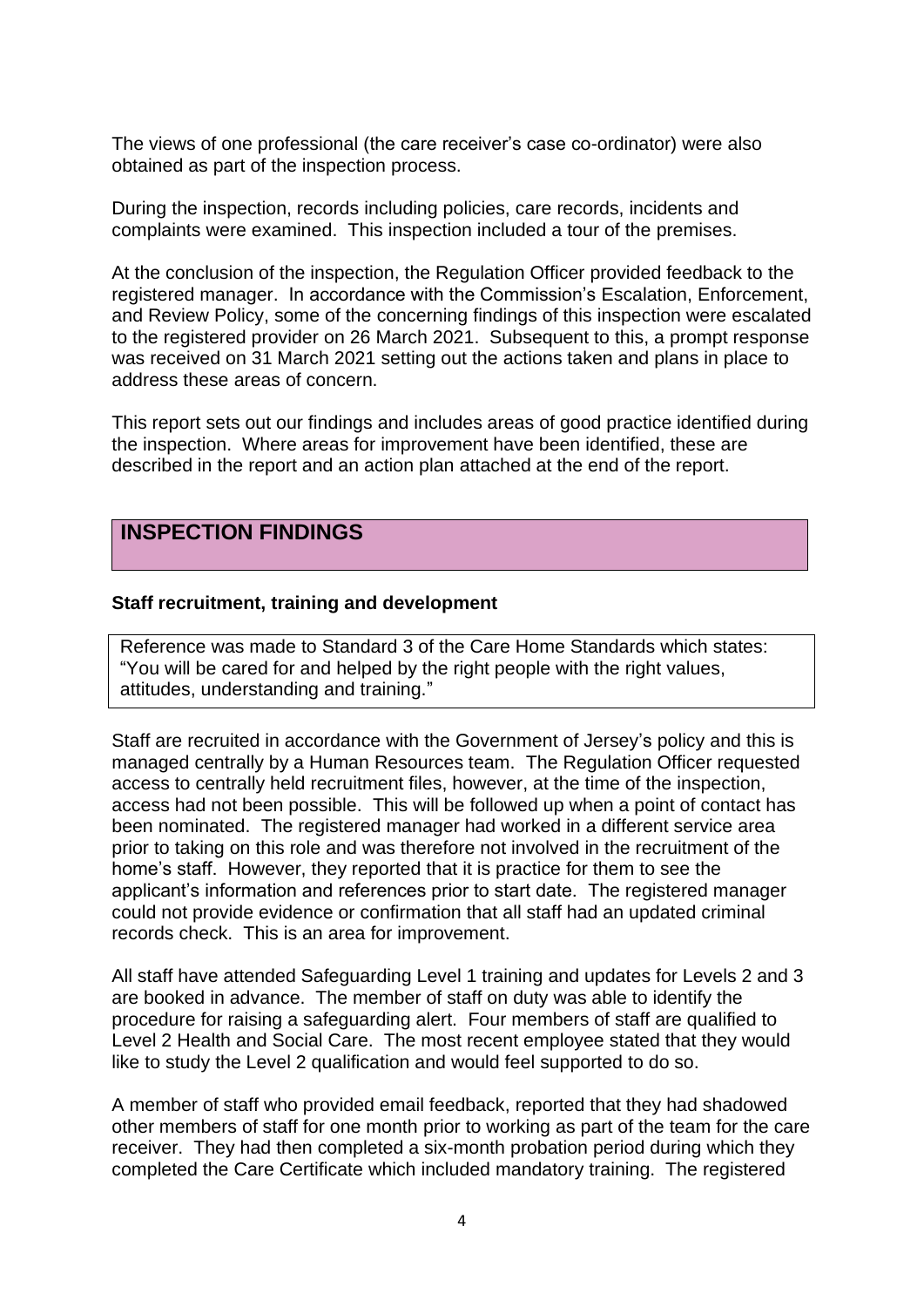manager keeps a log of training for the team and this was updated and provided to the Regulation Officer after the inspection visit.

In addition to mandatory training, staff receive training in learning disability awareness, autism awareness (SPELL), conflict management (MAYBO) and positive behaviour support training.

The registered manager aims to provide supervision every eight weeks, in accordance with the Standards. Additional to this, an appraisal is completed on a yearly basis using the Government of Jersey "My Conversation, My Goals" performance approach. Both care workers consulted reported feeling well supported by the manager. A member of staff also reported that there is always an on-call manager to support when necessary.

#### **Approaches to care and welfare of care receivers**

Reference was made to Standard 5 of the Care Home Standards which states: "You will be supported to make your own decisions and you will receive care and support which respects your lifestyle, wishes and preferences."

The Regulation Officer noted that a Significant Restriction on Liberty (SRoL) authorisation was in place in light of an assessment of the care receiver's capacity to consent to their plan of care. The Regulation Officer reminded the registered manager of the requirement to notify the Commission of any such authorisation in writing, and this was received on the following day.

The care receiver's plan of care is recorded electronically on a system called 'Care Partner'. During the inspection, the plan of care did not include areas of support such as religious beliefs, activities, emotional well-being. It was not possible to readily identify the goals which are in place for the care receiver or the plans relating to how these goals might be achieved.

Following the inspection, the Regulation Officer received a copy of a document titled 'This is Me' and was advised that this is intended to provide a more holistic care plan for the care receiver. It was noted that the area of religious belief and observance was not outlined in full within the document and there was no plan in place to ensure that the care receiver's cultural or spiritual needs would be addressed during the period of the pandemic. While the document identified two people, including a relative, that were important to the care receiver, it did not specify the frequency of contact or how the contact would be facilitated.

The Regulation Officer was advised that staff had noted a deterioration in the care receiver's mobility during the period of the pandemic and that support had been sought from multi-disciplinary colleagues to promote independence in this area. It was disappointing to note that since this support had been obtained in January, the plan to promote the care receiver's mobility had not been implemented.

The care records should evidence the methods used by the team to promote physical activity as this has the potential to impact on physical health, mental health,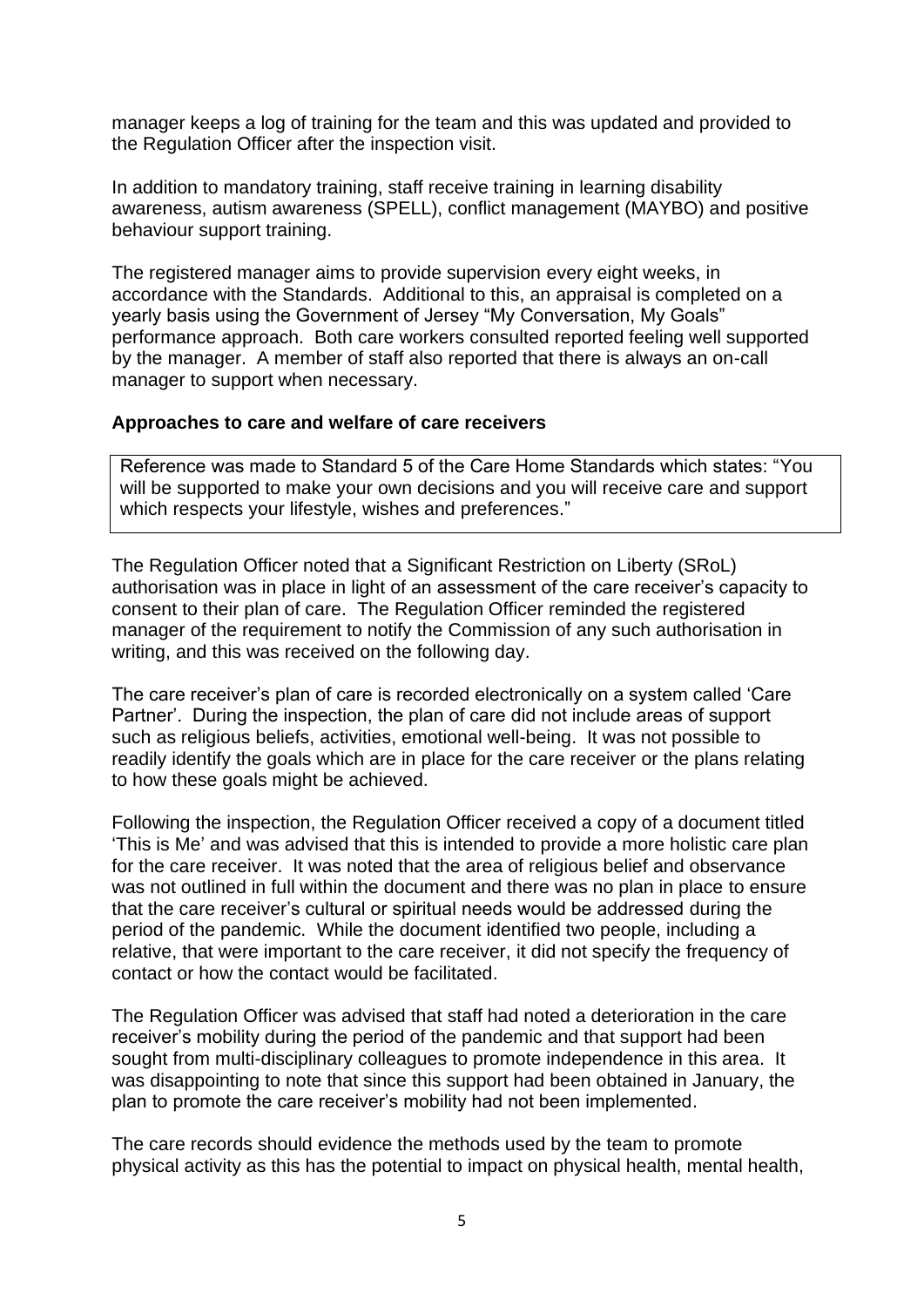fitness, flexibility and general overall wellbeing. The care records should also reflect the efforts and strategies which have been attempted and any multi-agency meetings to review the care plan.

The Regulation Officer noted that a relative's request to join the care receiver in the car for outings had not been taken forward. The absence of a policy for the use of the home's vehicle means there is a lack of clarity in this regard and this has resulted in opportunities missed to encourage social outings and increased physical activity. This is an area for improvement.

The Regulation Officer also noted that the Government of Jersey guidelines for care homes were being followed for visitors, even though the home accommodates one care receiver. It was suggested that a more pragmatic and proportionate approach should be taken in this instance which should include a risk assessment and expectations in terms of safety and infection control for the visitor on each occasion. This is an area for improvement.

The Regulation Officer was shown a folder containing images of meals which the care receiver could use to express their choice. A relative expressed some concerns regarding the quality and appropriateness of the meals available. The manager was aware of concerns that had previously been raised by the relative. There did not appear to have been a significant change in the meals available and this would be an area for further discussion. The Regulation Officer was unable to review a care plan regarding diet and nutrition and this must be addressed in a review of the care receiver's care plans.

The case co-ordinator who contributed to the inspection reported that they had no concerns for the care provided. In their opinion the team have "the highest respect for (the care receiver) and care very much for (them). Staff are aware of the challenges and (the care receiver) is smiling and happy. (They) like the staff." This professional reported that the care receiver is always well presented, and in their opinion, they are "the best they have been seen." The registered manager described how the care receiver is given choices about what to wear each day and the staff team support the care receiver to fully participate in the decision-making.

The registered manager stated that the staff team are considering ways to improve communication with the care receiver. The review of the care receiver's care plan should capture the methods used to promote effective communication.

The Regulation Officer was advised that the care receiver had previously enjoyed a friendship which had not been sustained during the restrictions of the pandemic. The registered manager reported that the team are considering how to re-start contact and promote this positive relationship. This is an example of good practice.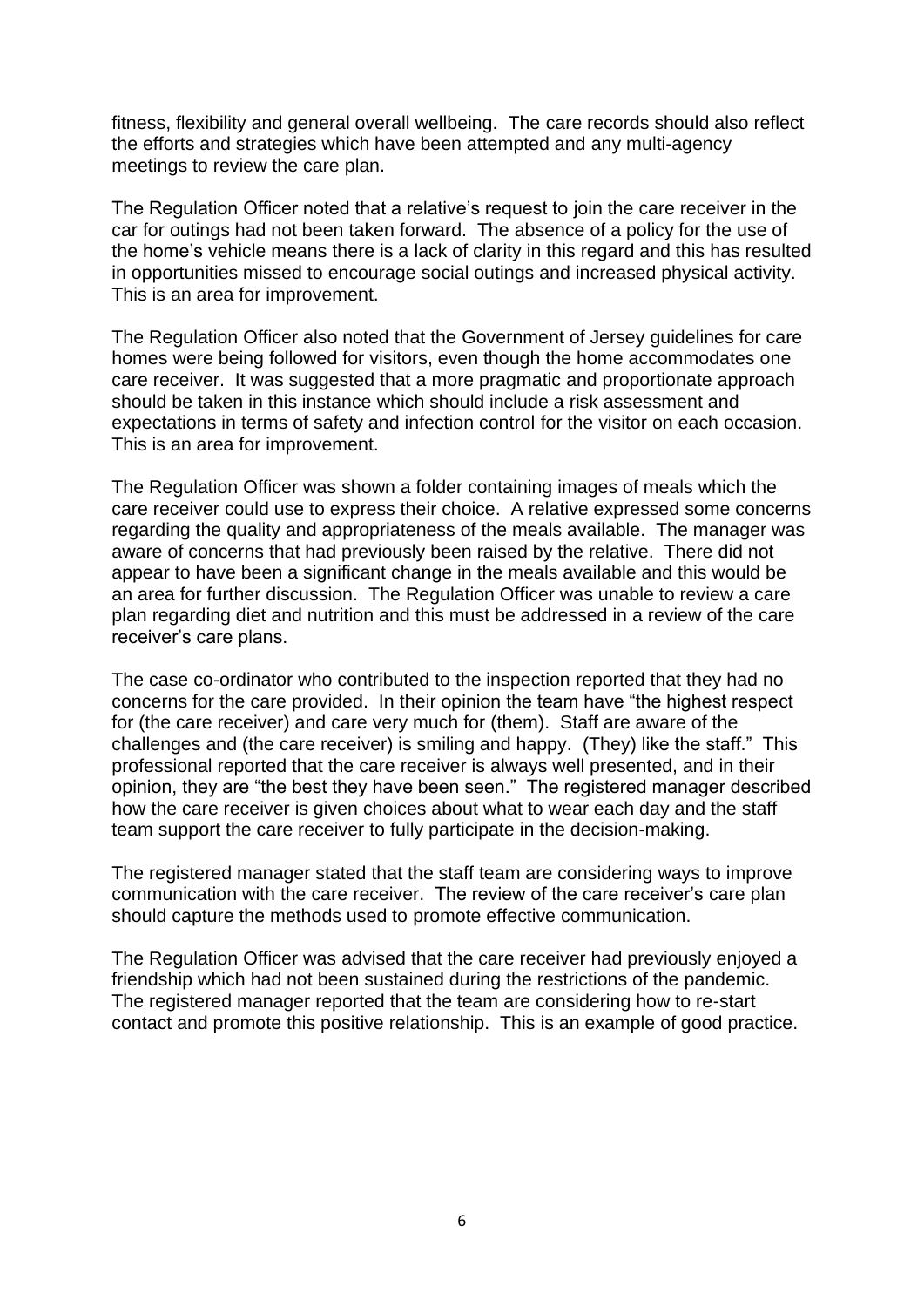#### **Staff competence relating to categories of care provided**

Reference was made to Standard 6 of the Care Home Standards which states: "Your care will be provided with consistency by competent care and support workers who have the necessary training and qualifications to meet your needs."

This care home benefits from having a consistent staff team of six, the majority of whom have worked with this care receiver for several years. The most recent member of staff has been in post for nine months. Except for the new member of staff, all staff members were part of the team for this care receiver at their previous accommodation.

The Regulation Officer consulted a member of staff who was on duty during the inspection visit. They have worked for Government of Jersey, and specifically with this care receiver for some years, supporting them with the transition to this care home. The consistency of the staff team was an area of good practice.

The Regulation Officer noted that the care receiver relies on a variety of visual information to assist them to make choices and to anticipate their routine. It was suggested that the care receiver's communication needs and preferences are clearly outlined within their care records and that strategies are put in place to meet these. An example of this was the development of a photographic staff duty rota for the care receiver which would enable them to anticipate which staff are on duty. The registered manager agreed to put this in place.

The member of staff was able to identify the safeguarding process and had received Level 2 training in medication. Additionally, it was reported by the registered manager that the staff receive SPELL training. One member of staff contacted after the inspection stated that they would appreciate SPELL training, but this had not yet been available to them, even though they have completed their probation period. Although it is acknowledged that the period of the pandemic has made face to face training difficult, the registered manager reported that this training was unlikely to be available until later in the year. Opportunities should be sought for remote learning, which could then be updated with a full training session when this is available.

It was noted that following feedback from a relative, a plan is in place to ensure that foot care is provided regularly. The failure to have identified and met this personal care need is likely to have caused discomfort to the care receiver. The manager confirmed that a suitable plan is in place to prevent this in the future.

Medications are administered by members of the team who have had appropriate training. The relative reported that they have confidence in the current plan to review and reduce some of the medications and that the team, which includes the registered manager, the case co-ordinator and a psychiatrist, is proactive in working towards achieving this.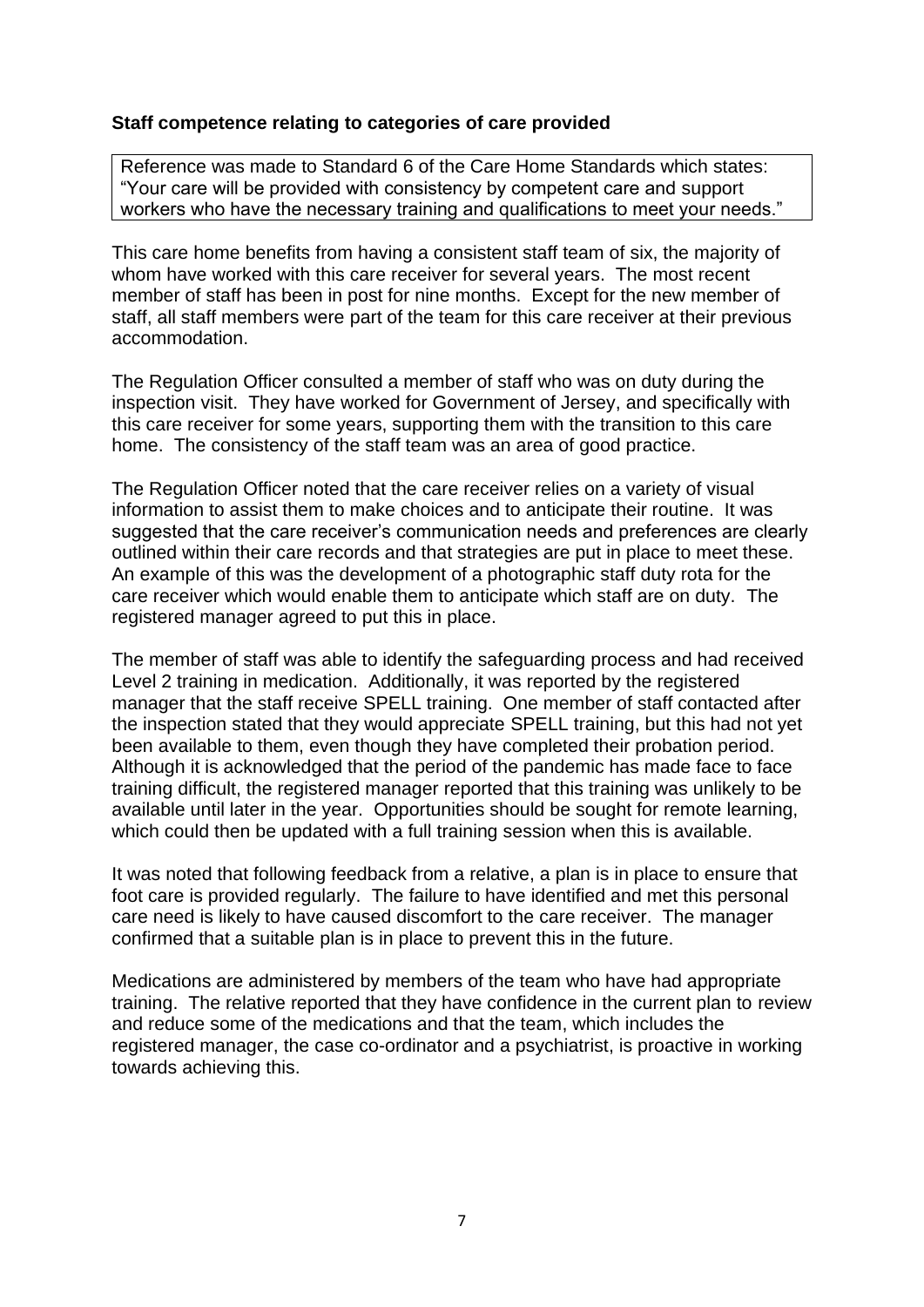#### **Care home environment**

Reference was made to Standard 7 of the Care Home Standards which states: "The environment will enhance your quality of life and the accommodation will be a pleasant place to live or stay."

The home is situated close to the centre of St Helier. There is a long driveway with well-kept gardens both front and back. The home is light and airy, and it was evident since the pre-registration visit, that some improvements had been made. However, on entering the home, a strong unpleasant odour was evident, despite windows being open on the day of the visit. This was also noted during the pre-registration visit to the home on 26 October 2020. The arrangements for managing odours in the home require urgent review.

The Regulation Officer was advised that the care receiver had been involved in choosing the colour for their bedroom and that this had been recently painted. However, it was disappointing to note that the plans in place to remove a utility sink and work surface from the bedroom, had not progressed since the pre-registration visit to the home. The relative expressed disappointment that family photos were no longer on display in the care receiver's bedroom.

It was noted that the home's kitchen area does not afford the care receiver safe access while staff are cooking. The care receiver was reported to have enjoyed watching meal preparation and the registered manager reported that there is a plan in place to modify the kitchen area to allow safe access.

In the lounge, there was some evidence of personalisation, with pictures and light fittings installed in accordance with the needs and preferences of the care receiver. These had been introduced gradually and there was a plan to further introduce photos and pictures. The furniture was homely with a jigsaw half completed on the dining room table. This was evidence of good practice.

The bathroom is light, and the registered manager reported how personal care is planned to promote choice for the care receiver, for example with choice of clothes. The garden is small but well maintained and can be accessed safely by the care receiver.

#### **Management of services**

Reference was made to Standard 11 of the Care Home Standards which states: "The care service will be well managed."

The manager of the care home had only recently taken on this position and is also responsible for another care home, which requires that they divide their time depending upon the needs of each service. A relative of the care receiver reported that they had not yet built a working relationship with the manager but expressed confidence in the care receiver's case coordinator to respond to any issues arising. The relative was unclear as to who held responsibility for the care receiver's care plan and would benefit from guidance on this from the manager.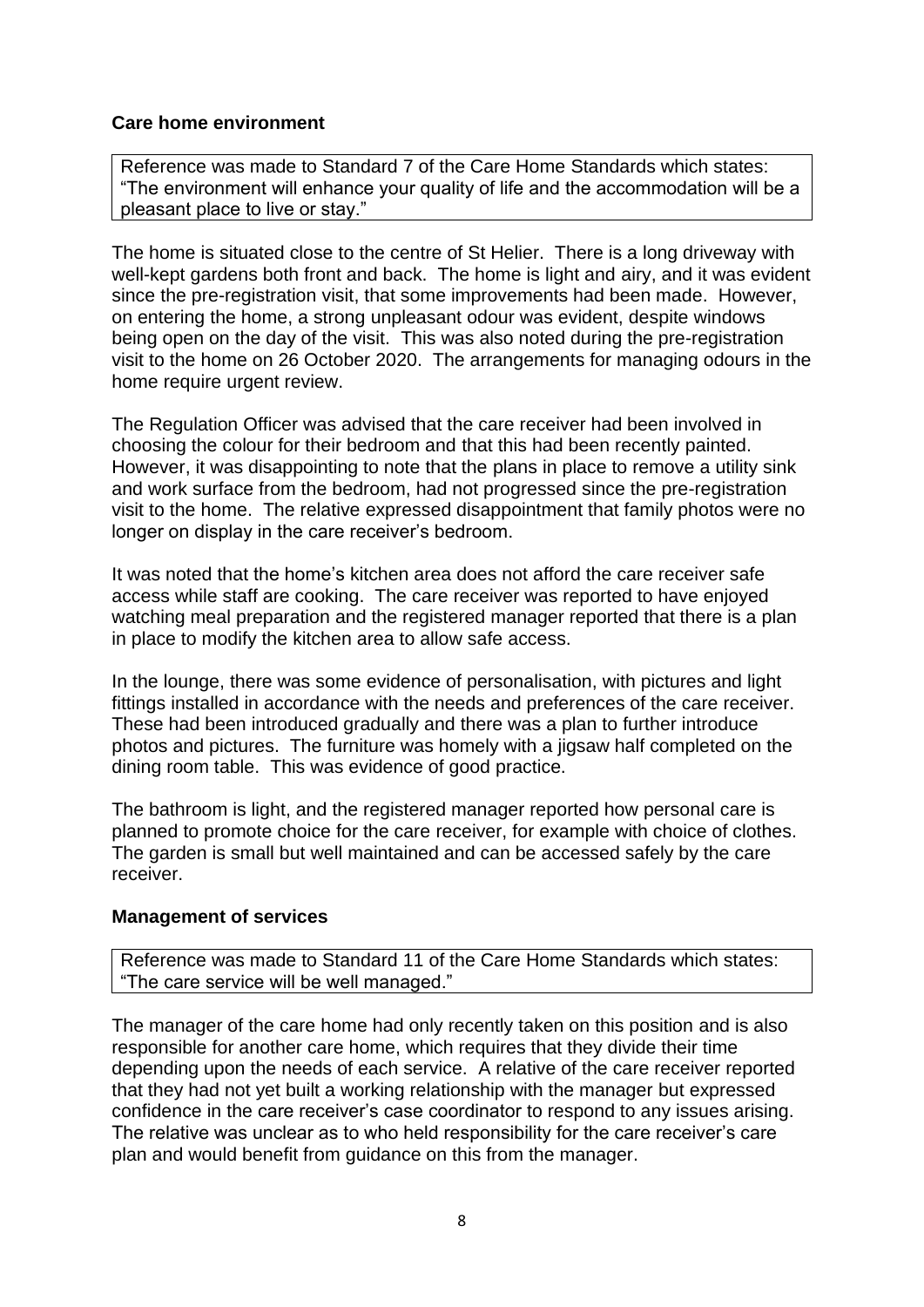The arrangements for the care receiver or their relative to make a complaint must be reviewed to ensure they are accessible. The complaints procedures should highlight the role of the registered manager and include the contact details of the Commission and any other relevant departments or agencies. There should be a log of complaints maintained

Standard 12.2 states that the 'registered provider must arrange for a representative to report monthly on the quality of care provided and compliance with registration requirements, standards and regulations.' The Regulation Officer reviewed the reports of quality monitoring which had been completed. It was noted that the individual undertaking the review of quality had not visited the home due to the Covid-19 restrictions and that the reports did not identify or address any of the matters evident during this inspection. This calls into question the effectiveness of the current system in place to review the quality of care provided. This is an area for improvement.

#### **Choice, preferences and lifestyle**

Reference was made to Standard 9 of the Care Home Standards which states: "You won't have to give up activities you enjoy when you live or stay in a care setting. There will be a range of things to do which will reflect your preferences and lifestyle."

It is acknowledged that the period of the pandemic and Government of Jersey restrictions have prevented access to some of the activities that the care receiver enjoyed. However, since some of the restrictions have been lifted, there has been little progress in enabling the care receiver to resume these activities. This has resulted in a relative expressing concern that the care receiver's mobility and fitness had been adversely affected.

The relative stated that they consider the registered manager to be proactive in this regard. However, it was disappointing to note that actions recommended by the Positive Behaviour Support team in January 2021 had not been taken forward.

The Regulation Officer was advised that activities connected to the care receiver's faith could no longer be attended due to social distancing guidelines. However, it was not evident that the team had been creative in ensuring that the care receiver was encouraged to identify alternative opportunities to participate in or to observe, religious ceremonies, festivals or rituals, albeit in a modified or restricted form.

As stated previously, the relative is currently unable to visit without following guidelines which are in place for care homes across Jersey. The relative expressed a concern that this is excessively onerous. There was no evidence that a pragmatic approach had been taken to this matter, or that infection control advice had been sought in order to facilitate contact. This is an area for improvement.

It is positive to note that the registered manager is considering a plan to enable the care receiver to maintain a friendship which had existed before the restrictions came into place.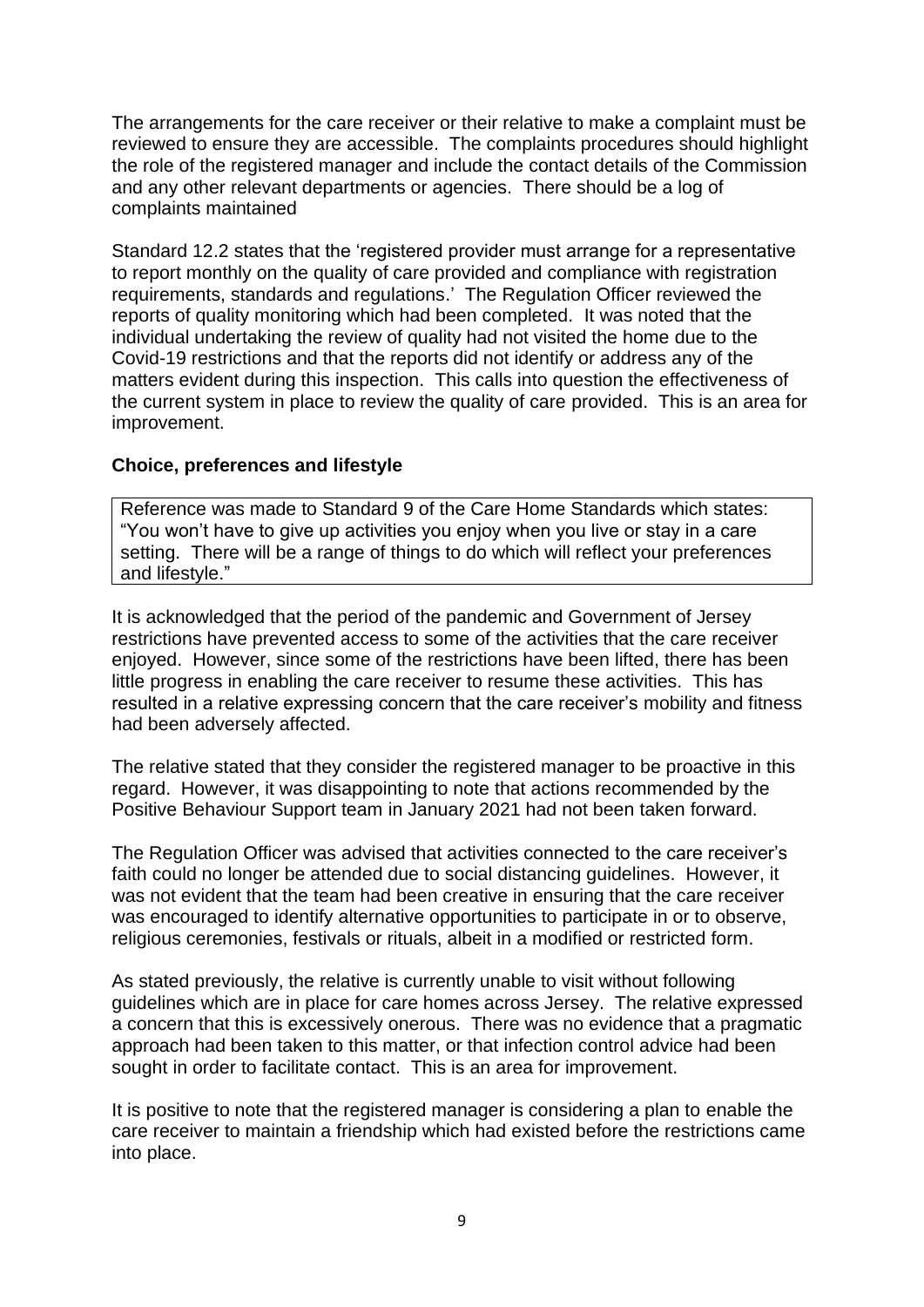## **IMPROVEMENT PLAN**

There were seven areas for improvement identified during this inspection. The table below is the registered provider's response to the inspection findings.

| Area for Improvement 1<br><b>Ref:</b> Standard 7 | The registered provider must ensure that the care<br>home environment is odour free and that planned<br>adaptations (including the removal of the utility sink in                                                                                                                               |
|--------------------------------------------------|-------------------------------------------------------------------------------------------------------------------------------------------------------------------------------------------------------------------------------------------------------------------------------------------------|
| To be completed by:<br>By 17 May 2021            | a bedroom and modification of kitchen access) are<br>completed.                                                                                                                                                                                                                                 |
|                                                  |                                                                                                                                                                                                                                                                                                 |
|                                                  | <b>Response by registered provider:</b><br>Removal of sink carried out on 29th April 2021 and<br>replaced with small sink that compliments bedroom.                                                                                                                                             |
|                                                  | Action plan in place for cleaning of floor and bed in<br>line with infection control expectations.                                                                                                                                                                                              |
|                                                  | Modification of kitchen to allow access has been<br>agreed by health and Safety manager, Positive<br>Behaviour Advisor and Fire Inspection who have<br>reviewed the plan and risk assessment and agreed<br>changes (29 <sup>th</sup> April 2021) with work to be completed<br>by 17th May 2021. |

| <b>Area for Improvement 2</b> | The registered provider must ensure that care plans<br>are comprehensive, reviewed and updated regularly                                                                                                                      |
|-------------------------------|-------------------------------------------------------------------------------------------------------------------------------------------------------------------------------------------------------------------------------|
| <b>Ref: Standard 5</b>        | and take account of the social, cultural, and religious<br>beliefs of the care receiver.                                                                                                                                      |
| To be completed by:           |                                                                                                                                                                                                                               |
| <b>By 17 April 2021</b>       | <b>Response by registered provider:</b><br>Personal support plan has been updated by the<br>Registered Manager that accounts for social, cultural<br>and religious beliefs within the person's personalised<br>documentation. |
|                               | Personalised document reviewed in support of the<br>information on the 17 <sup>th</sup> March 2021.                                                                                                                           |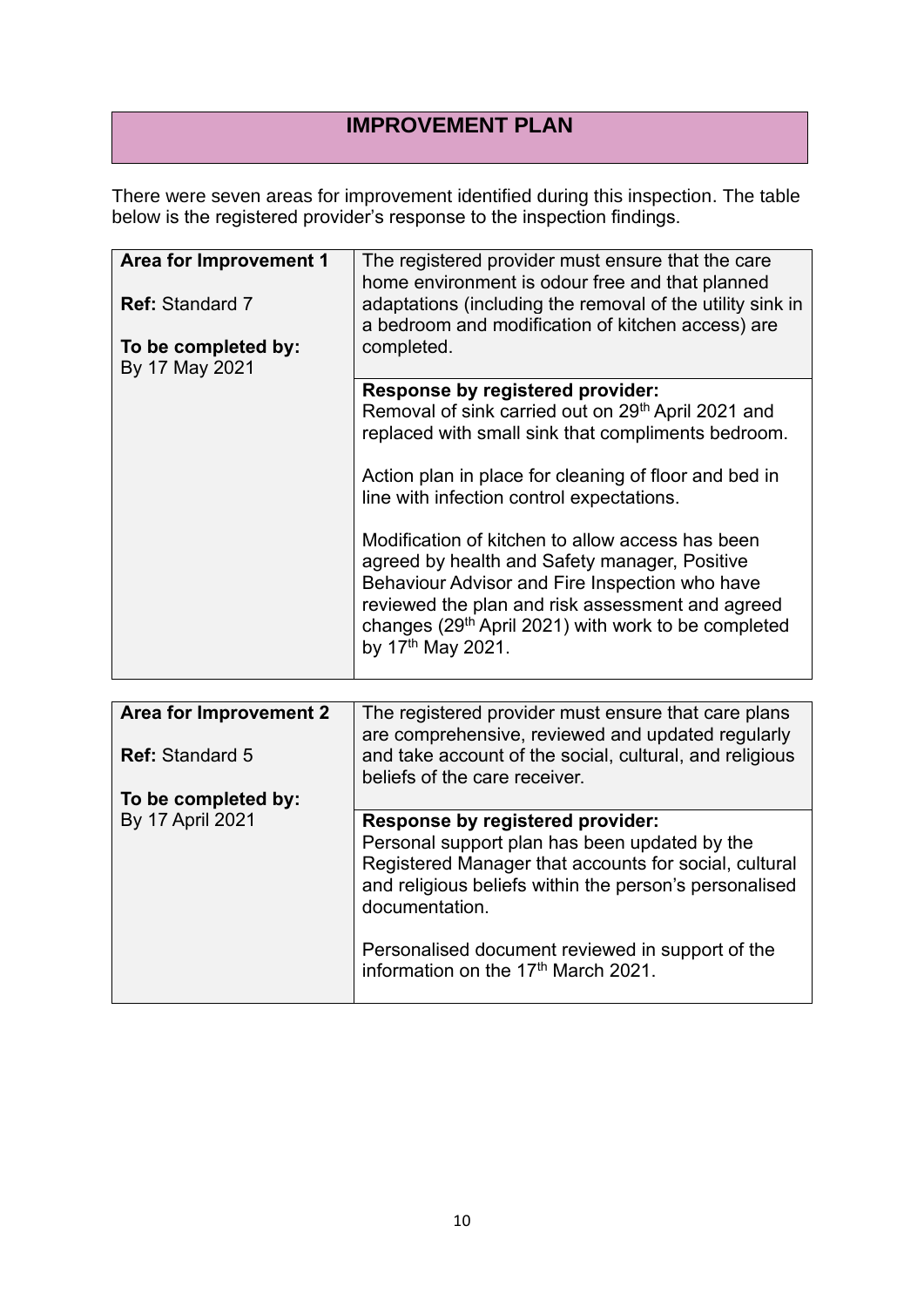| Area for Improvement 3<br><b>Ref: Standard 9</b> | The registered provider must review the home's<br>visiting arrangements and ensure that any<br>restrictions on visiting are proportionate and risk<br>assessed.                                                                             |
|--------------------------------------------------|---------------------------------------------------------------------------------------------------------------------------------------------------------------------------------------------------------------------------------------------|
| To be completed by:                              |                                                                                                                                                                                                                                             |
| By 17 April 2021                                 | Response by registered provider:<br>Risk assessment reviewed in line with Covid advice<br>from Infection Control. Previous restrictions on<br>visiting now relaxed and access agreed with client's<br>mother in line with current guidance. |

| Area for Improvement 4<br><b>Ref: Standard 12.2</b> | The registered provider must review the<br>effectiveness of the system in place to regularly<br>review and report on the quality of services provided.                                                                                                                                                                                                                                                                                                                           |
|-----------------------------------------------------|----------------------------------------------------------------------------------------------------------------------------------------------------------------------------------------------------------------------------------------------------------------------------------------------------------------------------------------------------------------------------------------------------------------------------------------------------------------------------------|
| To be completed by:<br>By 17 May 2021               | Response by registered provider:<br>'Buddy' system in place with Registered Manager<br>from another area of Service completing monthly<br>audit which is reviewed with Team Leaders monthly<br>for compliance. Second level assurance visits will be<br>conducted unannounced by the Head of Learning<br>Disability services and General Manager on a<br>monthly basis.<br>Action and issue log completed to ensure<br>outstanding issues are addressed to ensure<br>compliance. |

| Area for Improvement 5<br><b>Ref:</b> Standard 10<br>To be completed by:<br><b>By 17 April 2021</b> | The registered provider must ensure that the<br>arrangements for making a complaint are accessible<br>to the care receiver and their representatives. The<br>role of the registered manager should be clearly<br>outlined within the procedures and a log of all<br>complaints should be maintained. |
|-----------------------------------------------------------------------------------------------------|------------------------------------------------------------------------------------------------------------------------------------------------------------------------------------------------------------------------------------------------------------------------------------------------------|
|                                                                                                     | Response by registered provider:<br>Meeting carried out with Registered Manager and<br>family member where complaints procedure<br>discussed and clearly outlined in a letter given to the<br>relative identifying process.                                                                          |
|                                                                                                     | Easy read documentation given to service user and<br>in personal file.                                                                                                                                                                                                                               |
|                                                                                                     | Registered Manager developed a recording log to<br>record complaints within the home.                                                                                                                                                                                                                |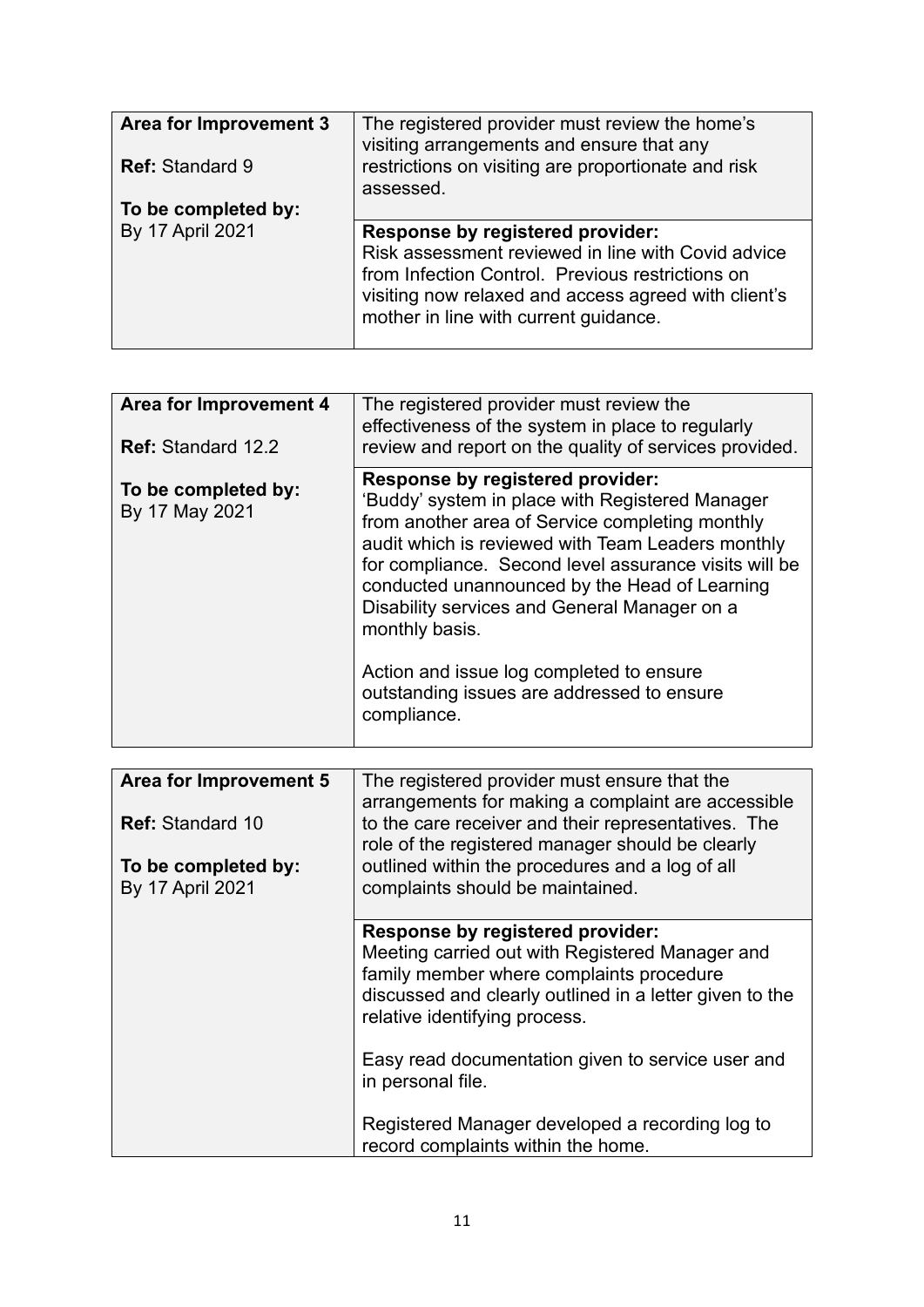| Area for Improvement 6<br><b>Ref:</b> Standard 1, Appendix<br>2 | The registered provider must develop a policy on<br>transportation which takes into account any<br>arrangements for relatives to accompany care<br>receivers being transported.                                                                                                                                                                                                                                                                                                                                                                                                         |
|-----------------------------------------------------------------|-----------------------------------------------------------------------------------------------------------------------------------------------------------------------------------------------------------------------------------------------------------------------------------------------------------------------------------------------------------------------------------------------------------------------------------------------------------------------------------------------------------------------------------------------------------------------------------------|
| To be completed by:<br><b>By 17 April 2021</b>                  | <b>Response by registered provider:</b><br>Government of Jersey Policy in place – Vehicle<br><b>Replacement Maintenance and Responsibility Policy</b><br>(13/01/2017) Section 7.20 that considers service user<br>and driver's safety.<br>Legal Services Manager (Government of Jersey)<br>consulted with, and advised, that transportation of<br>relatives in a Government vehicle contravenes<br>insurance liability. It was stated within the policy that<br>'any special regulations on users or drivers safety<br>laid down by the users own department must be<br>complied with'. |

| Area for Improvement 7<br><b>Ref:</b> Standard 3, Appendix | The registered provider must make arrangements for<br>recruitment records to be accessible to Commission<br>staff.                                                                                                         |
|------------------------------------------------------------|----------------------------------------------------------------------------------------------------------------------------------------------------------------------------------------------------------------------------|
| 4<br>To be completed by:<br><b>By 17 April 2021</b>        | <b>Response by registered provider:</b><br>Recruitment records are held centrally with HR.<br>Contact name has been given to JCC in order to<br>respond to requests set out for any recruitment<br>documentation required. |